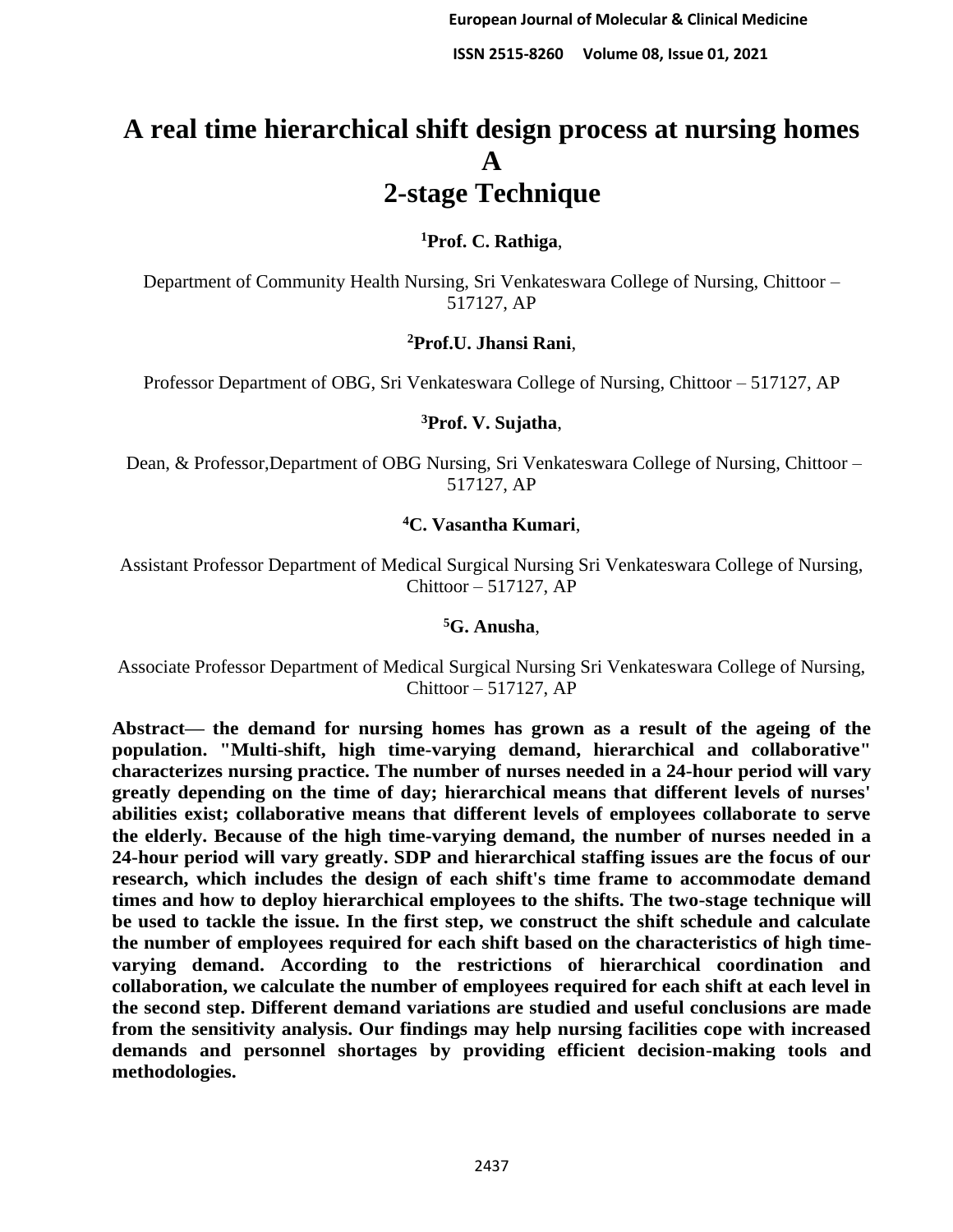# **Key words: Hierarchical staffing; shift design problem; aging population; nursing homes; healthcare**

# **I. INTRODUCTION**

As the world's population becomes older, so does the number of elderly individuals. Nursing facilities have risen to fill a void left by the failure of family caregivers to satisfy the demands of an ageing population. The following features also characterise the job of the nursing staff in charge of caring for the elderly in nursing homes: the number of staff required in a 24-hour period varies substantially depending on the period. (2) there can be multiple shifts in a day covering the same time period; (3) employees will be classified into different levels according to their abilities, and the workers with higher level need more cost; (4) due to the different service quality provided by nursing workers of different levels, it is necessary for these workers to collaborate to serve the elderly. These features show that nursing home staffing is a complex combinatorial optimization problem. However, most nursing homes use manual scheduling, which takes more time and results in lower efficiency while also easily appearing poor service quality due to understaffing and waste of cost and resources due to overstaffing. So they desperately need a type of efficient and systematic scheduling solution. This study examines the issues that now plague nursing facilities, as well as the effects that fluctuations in demand for certain time periods have on the process of designing shifts.

Hospitals, banks, and contact centres are just a few of the places where shift design problem(SDP) occurs[1-4]. Y. Chen[1] highlights the relevance and difficulties of workforce allocation. Some researches[1,2,5] separated a day into multiple times, and variables such as understaffing and overstaffing were examined, which is comparable to our work as we also take the demand in each period into account. The task scheduling problem (TSP) was addressed by Lapègue [6], and shifts were created based on the duration of the job, but this is not the same as our issue.

Hierarchical labour scheduling issue is frequent in many industries. To be effective, workers, according to TSP Volland and Andreas, etc.[4,7,8], must possess the requisite skills. A task just required one worker in their issue, but our hierarchical staffing problem will mix employees at multiple levels. Seckiner [9] arranged a hierarchical workforce with changeable demands depending to the amount of personnel with various levels required each day. Based on [9], Oezgueven [10] made improvements to the model. In all of these models, it is assumed that a worker with a greater level of education may replace a person with a lower level of education. As a result of the hierarchical nature of nursing home staffing, the better-qualified worker may guide the less-qualified one. Besides, In our situation, the need of workers with various levels was decided by the limits of hierarchical cooperation instead of preset, which is also distinct from them.

With so many variables, the set-covering approach [11] was used to find a solution to the SDP. Afterwards, Aykin [12] adopted implicit modelling approach for SDP, which considerably enhanced the solution efficiency. Since our challenge incorporates shift design and hierarchical cooperation, a two-stage modelling technique will be utilised. The two-stage technique may represent the model more simply and plainly. Using heuristics approaches in both phases [13,14], these papers[6,13,14] both explained the application of the two-stage method in detail. Additionally, Dahmen[14] demonstrated the method's efficacy in terms of solution quality and operation time. A genetic algorithm or a hybrid algorithm, as proposed by P. Pakpoom[16], may also be used to solve the problem[2,15], as can tabu search[2,15].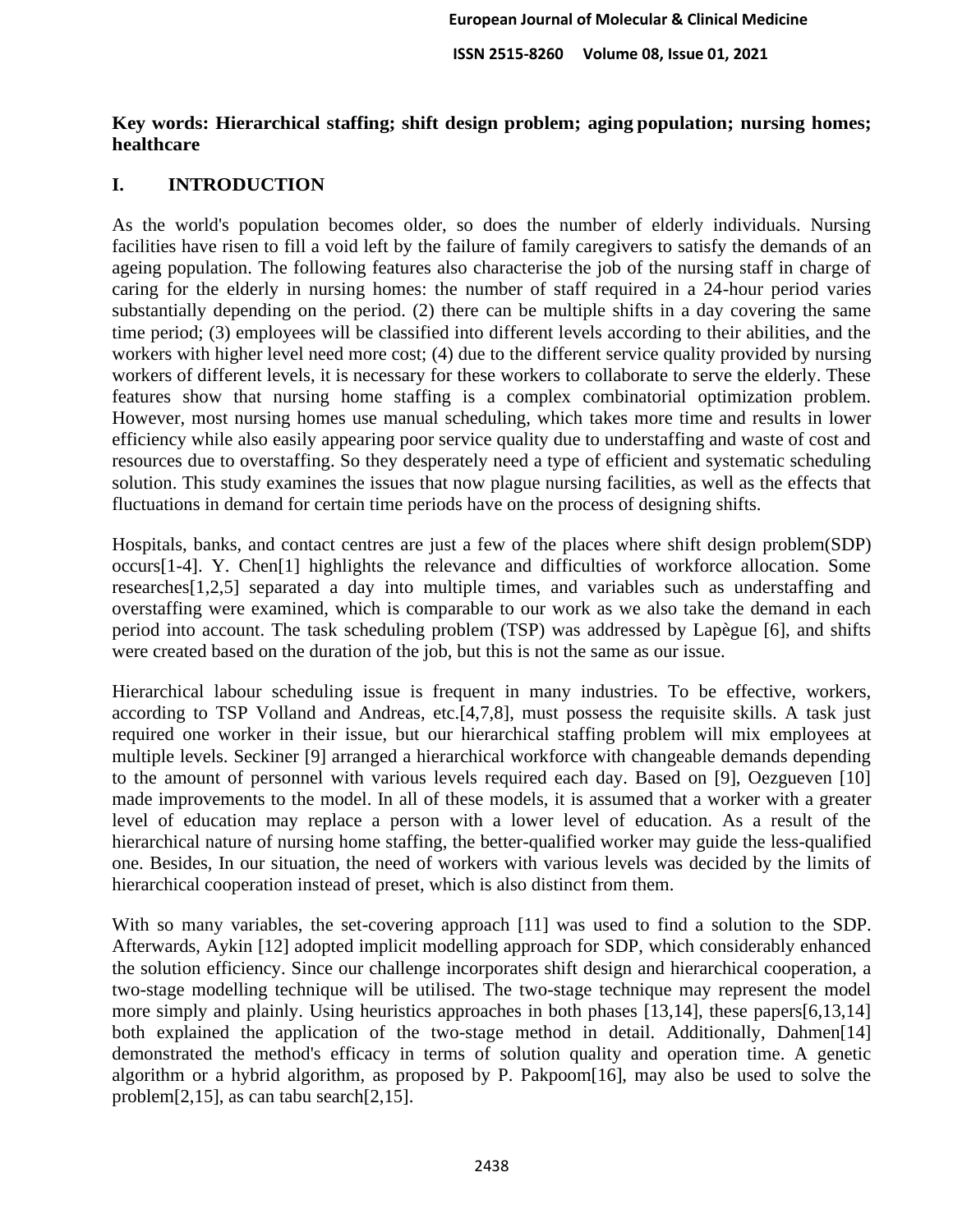This paper's challenge is characterised by high time changing, multiple shift, hierarchical and collaborative qualities. We'll focus on finding a solution to the issue presented by these qualities, and the following is an explanation of what this article is all about: Section 2 presents and examines the challenge of multi-shift design and multi-level staff scheduling. In Section 3, a two-stage model will be constructed, and the issue will be solved using a genetic algorithm and heuristics. The sensitivity analysis approach is used in Section 4 to get some managerial insight with realistic guiding importance, and Section 5 concludes the paper and suggests future research directions.

# **II.PROBLEM DESCRIPTION**

#### *A. Global Structure*

Due to the nature of nursing labour, nursing facilities are in a difficult condition to attract staff, which further affects the scarcity of nursing finances. Despite the importance of these issues, no comprehensive solution has yet been established. This article will provide an innovative approach to resolving these issues.

Firstly, as the nursing labor has the characteristics of high time-varying and various shifts, it is required to plan suitable shifts. Secondly, it also has the characteristics of hierarchical and collaborative, so the collocation of workers at various levels should be addressed. On this premise, the article will employ a two-stage technique. The first step is to create shifts that are highly timevariable, and then use a genetic algorithm to calculate the time schedules for each shift and the number of nurses required for each shift. When determining final staffing numbers, the restrictions of hierarchical cooperation are applied to the constraints of shift arrangements that have been established in the first step.

#### *B. Assumptions*

Some assumptions are offered for our situation, and the specifics are as follows:

- 1. The shift may only start and finish within the given period, and the shifts are separated into several categories according to the start time, such as morning shift, day shift, afternoon shift and night shift.
- 2. The length of each shift must be within 4h-8h.
- 3. Each day, a single employee is limited to working one shift.
- 4. Multiple shifts need to be booked each day and multi shifts are permitted to span the same time period.
- 5. The demand of each time period within 24 hours a day may be different, but the demands of each period must be addressed.

## **III. APPLICATION OF TWO-STAGE METHOD**

*A. Parameter Definition*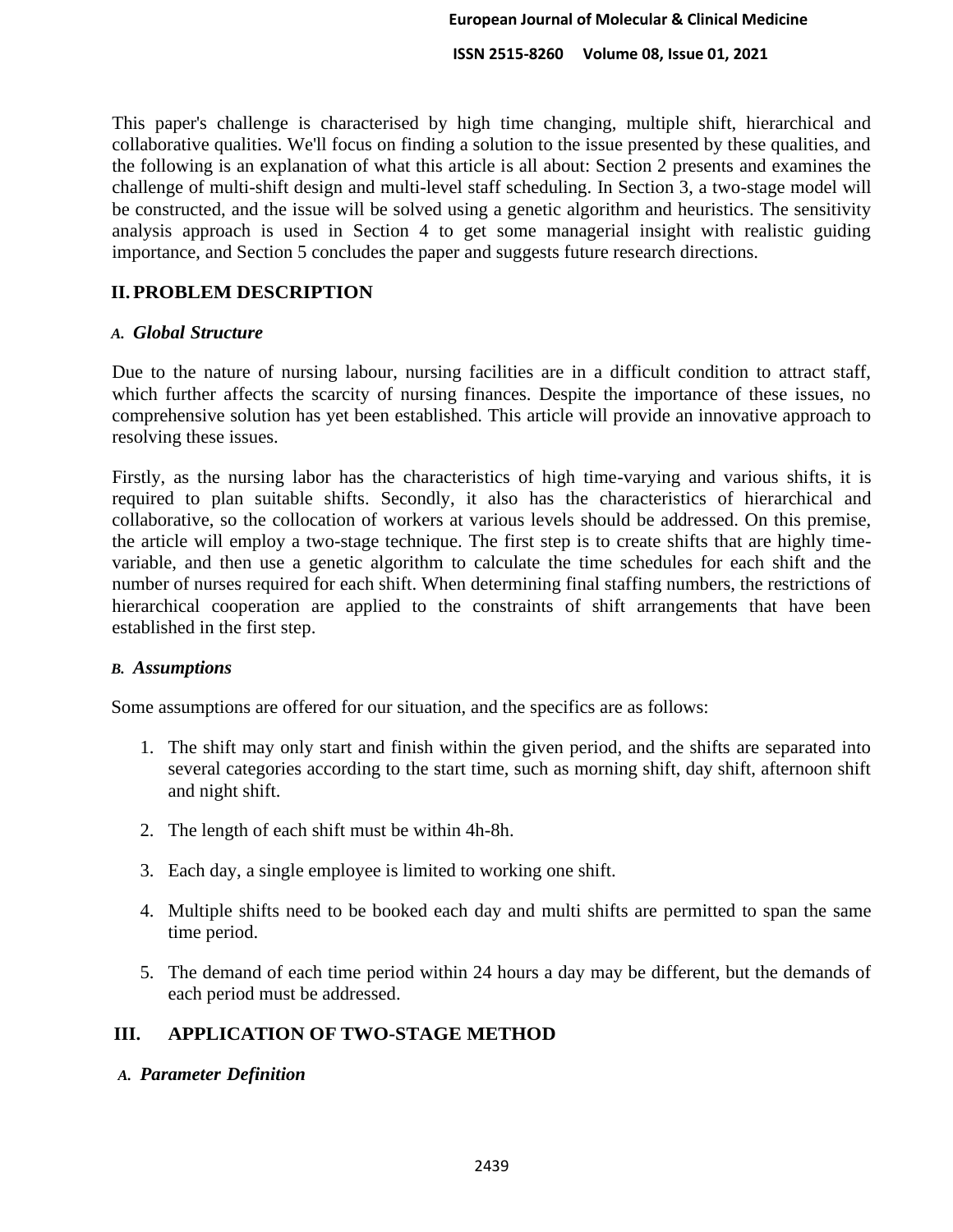We have the following definitions for our problems:

- 1. First, let's set the start time of each shift to  $t=0, 1, 2, 3,..., 23, 2$ . The shift may only start within the provided time, e.g., if the value of t is 0, the start time of the shift is 0 o 'clock in the evening. In addition, we use h to denote the shift's length, which ranges from 4 to 8.
- 2. S symbolises shift, and Sth stands for the shift which is begun at time t and has a duration of h, Sth contains all conceivable combinations of shifts.
- 3. We use k to denote distinct shift kinds. When k is 1, 2, 3 and 4, it represents morning shift, day shift, afternoon shift and night shift accordingly, and dk denotes the total number of shift type corresponding to k.
- 4. A 24-hour period was denoted by I I = 0, 1, 2, 3, 4, 5, 6, 7, 8, 9, 10, 11, 12, 13, 14, 15, 16, 17, 18, 19, 20, 21, 22, 23, 24, 25, 26, 27, 28, 29, 30, 31..., 23. The total number of people needed in time I is represented by bi, and bi must be an integer.
- 5. m denotes the rank of each employee, m=1,2,3. When m is 1, it signifies senior staff. When m takes 2 and 3, it denotes intermediate and junior workers accordingly.
- 6. W indicates the total number of workers in the shift with a start time of t and a duration of h, whereas Wmth represents the total number of employees in the level m and the shift with a start time of t and h, respectively.
- 7. n stands for the matching ratio of senior and junior workers, e.g., when n is 3, it signifies that a senior employee may manage 3 junior employees at maximum.
- 8. The cost of an employee with a level of m is represented by Cm, whereas the cost of an employee with a level of m and a working length of h is represented by Cmh.

## *B. First Stage:shift design*

The two-stage technique is used to this issue. In the first stage, the major goal is design the shifts, and constraints connected to shift need to be addressed, and the model may be constructed as

$$
\min \sum_{t,h} C_h W_{th} S_{th}
$$
\n
$$
\sum_{t,h} S_{th} W_{th} \ge b_i \quad (i = 0, 1, ..., 23)
$$
\n
$$
S_{th} = \begin{cases} 1 & \text{when the shift } S_{th} \text{ includes the time period } i \\ 0 & \text{otherwise} \end{cases}
$$
\n
$$
(1)
$$

follows:

$$
\sum_{\text{th c}k} S_{\text{th}} \leq d_k(\forall k)
$$
 (2)

dk, Wth, b≥0 and all integer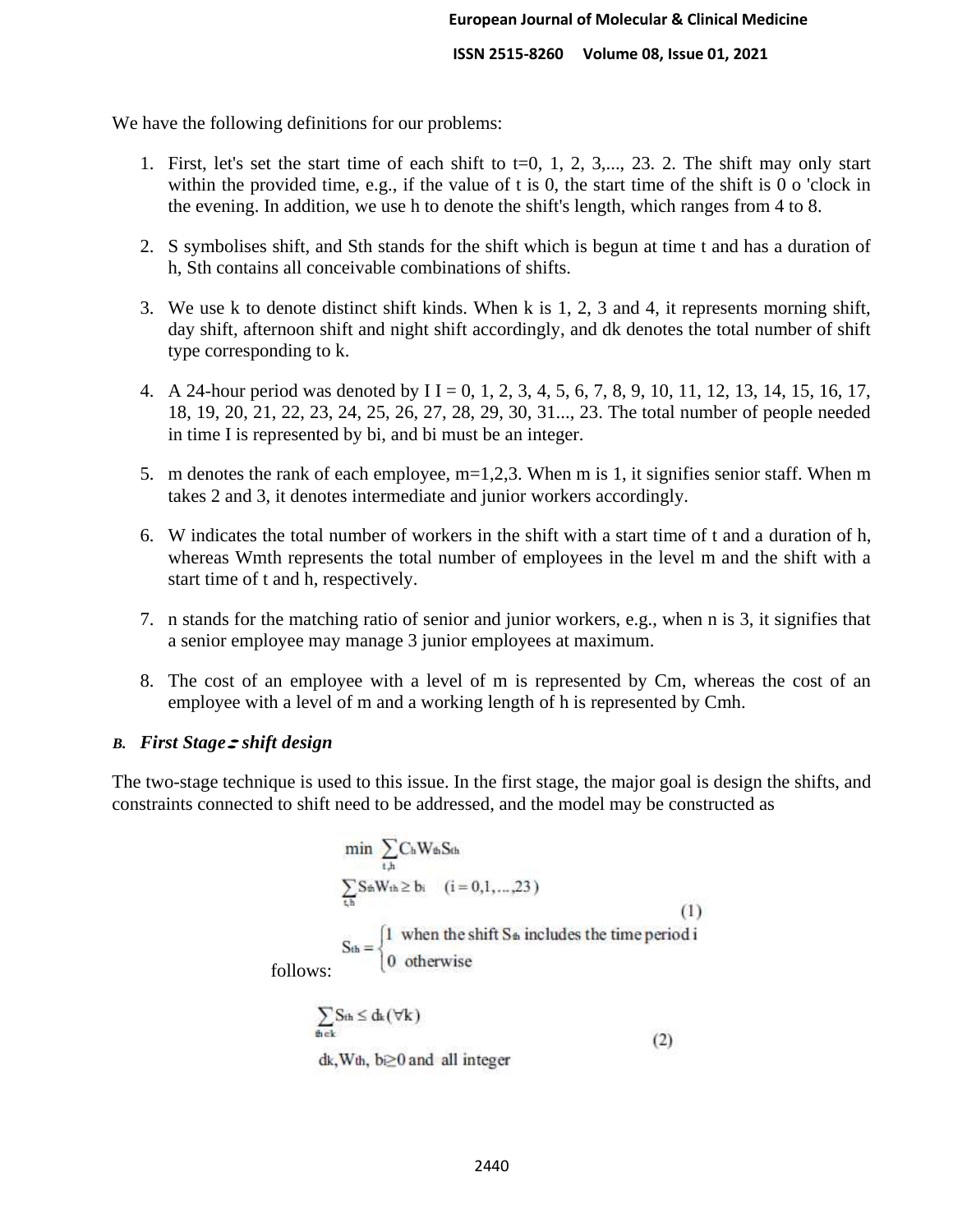The goal of the first stage's integer programming model (IP1) is to reduce the overall cost of human resources. In this level, there is no hierarchy of workers, and the cost is merely connected to the shift length. (1) Requires that shift staffing be tailored to the specific needs of each time period. (2) Indicates that the total number of shift type corresponding to k cannot exceed dk.

## *C. Algorithms*

Shift design begins with determining the start and end times of each shift, as well as how many employees will be working each shift. We utilize genetic algorithm to produce a matrix comprised of the start time and working hours of the shift, and each value in the matrix reflects the number of employees in the associated shift. In the iteration, first of all, we will produce random possible solutions and identify some better solutions, and then we randomly swap one component of the two feasible solutions; ultimately, we're going to choose a random value in the matrix that's not zero and make it zero. We will determine the value that differs the most from the demand for each time period after the exchange and replace the matrix element with the difference value if the demand for that time period cannot be supplied after the modification. To get at the best result, this process is performed several times.

In the second step, we analyze the restrictions of hierarchical personnel cooperation. For this scenario, we utilize certain guidelines to solve the issue. For example, the lower-cost collocation technique and the shift with the longer working hours should be prioritized when completing the requirements of each period.

For the issues in the two separate phases, we apply genetic algorithm and heuristic to answer them accordingly, then iterate between the two stages to increase the quality of the solutions.

# **IV. EXPERIMENT RESULTS**

# *A. Parameter Setting*

For the issues in this study, we specified certain parameters:

- 1. If the cost of one hour for an employee is 10, the cost of a worker with four hours (C4) is 40, and so on, the cost of worker with eight hours (C8) is 80.
- 2. We cannot have more than three people working in each shift type (morning/day/evening/night), which means  $dk = 3$  in all cases. As you can see in Table 1, the particular timetable for each sort of shift is provided.
- 3. The cost of a senior employee is 100, an intermediate worker is 70 and a junior worker is 50, and the overall cost of an employee (Cmh) is equal to the cost of the shift length plus the cost of the employee level.
- 4. At maximum, a senior worker may oversee three juniors, therefore n is equal to three.
- 5. Each period's demand fluctuation (bi) circumstances are distinct.

# **TABLE I.** EACH SHIFT TYPE'S TIME SCHEDULE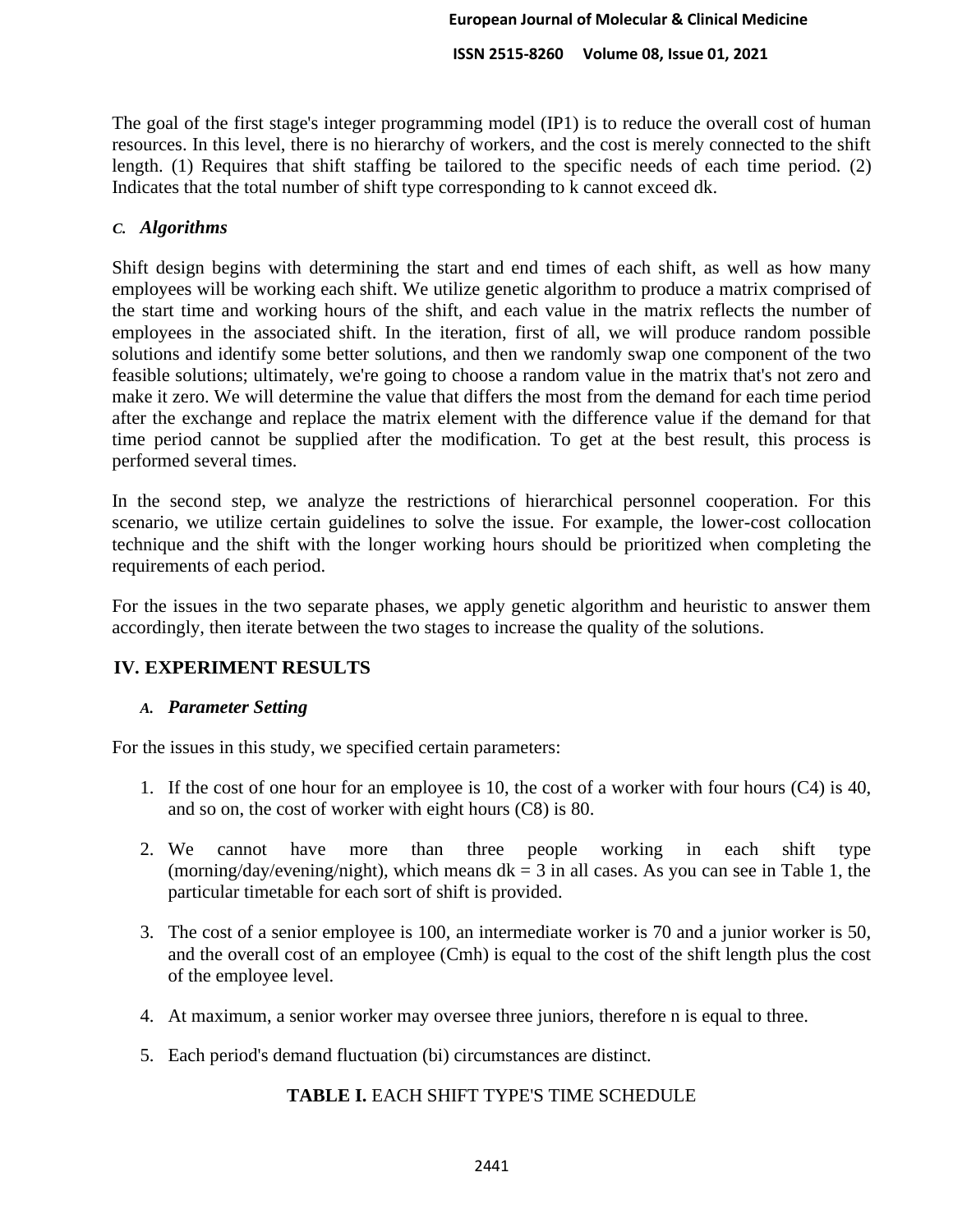#### **European Journal of Molecular & Clinical Medicine**

 **ISSN 2515-8260 Volume 08, Issue 01, 2021**

| Shift type     | Min-start | Max-start | Min-length | Max-length |
|----------------|-----------|-----------|------------|------------|
| Moming shift   | 04:00     | 06:00     | 02:00      | 06:00      |
| Day shift      | 07:00     | 09:00     | 02:00      | 06:00      |
| Aftemoon shift | 10:00     | 14:00     | 02:00      | 06:00      |
| Night shift    | 20:00     | 00:00     | 02:00      | 06:00      |

The sensory information received by brain networks is likely to be temporally linked. To better understand how inputs influence the dynamics of the network and the encoding of memories in the brain, we use numerical simulations and mean-field analysis to investigate temporally asymmetric Hebbian learning rules in a recurrent network of rate-based neurons. We demonstrate that the network dynamics rely on the temporal correlations in the input stream the network receives. For inputs with short correlation timescale, the network displays sequential activity (Fig. 1 A left), whereas for longer correlations within the stream of input, the network settles into a fixed point attractor during retrieval (Fig. 1A right) (Fig. 1A right). An attractor state is reached when the network has completed a partial traversal of the input sequence at an intermediate value of correlations (Fig. 1 A middle). Correlations boost the network's capacity for sequential memory, according to our findings. The range of timescales of correlation for which networks represent memories as sequential activity in the network is expanded by non-linear learning rules (Fig. 1 B). Both in the succession of discrete patterns and in the continuum limit, we demonstrate that the network preserve a sequential representation (Fig. 1 C). Our result therefore implies that the correlation time scales of inputs at the time of learning have a considerable effect on the form of network dynamics during retrieval.



**Figure 1.** A Interactions between neuronal activity (top) and stored patterns from simulations and mean-field theory (bottom) (L to R). A linear and non-linear learning algorithm for retrieving sequences as functions of correlation B and tau OU, for alternative discretizations of a continuous OU process C

1) When the peak number of demand curve is calculated, the total number of people required for the ideal shift design schemes steadily grow as the ratio of high and low peaks increase. To make matters more complicated, under the unimodal scenario, a growth in the overall population rises and falls according to shifts in demand.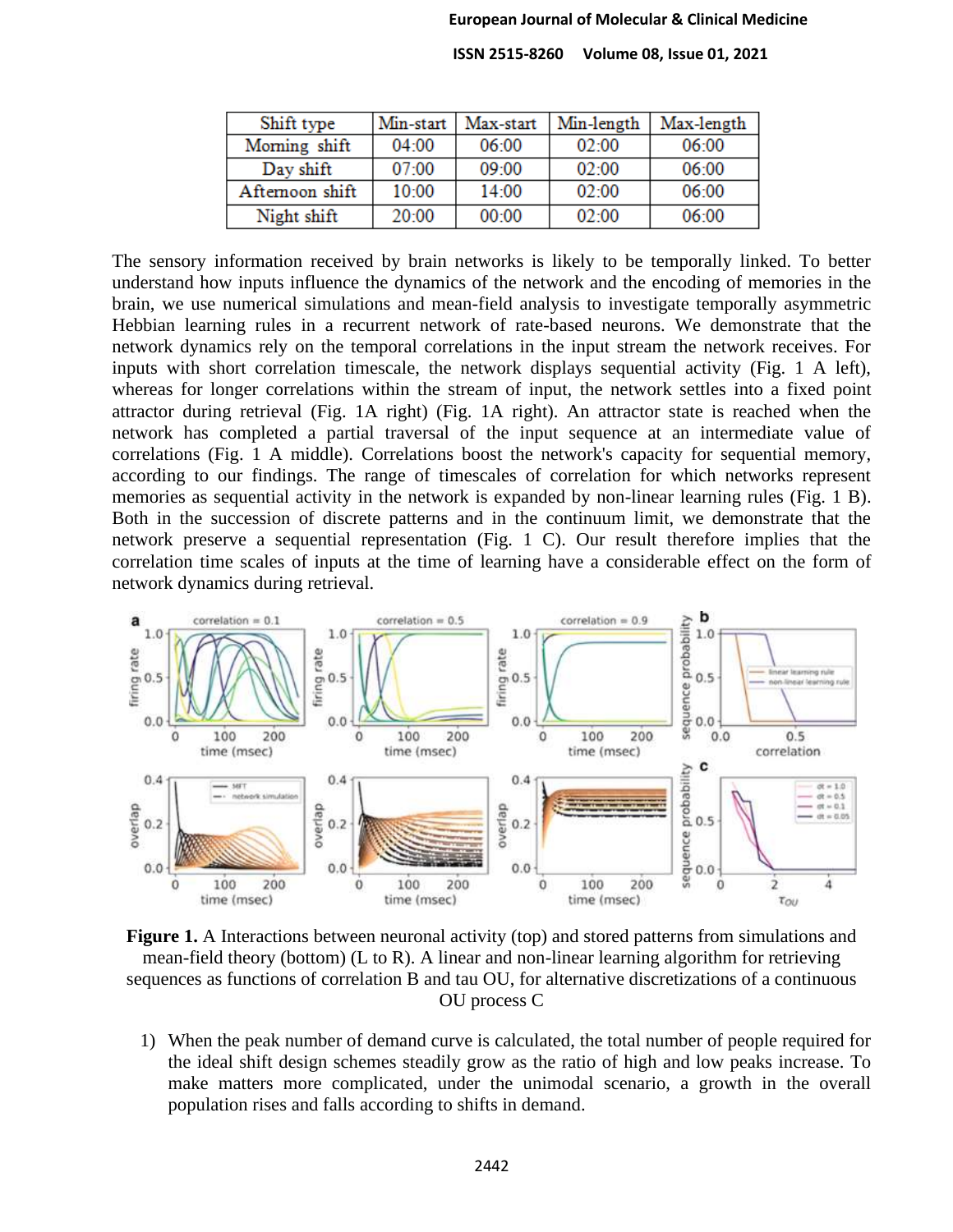- 2) It is not necessary to raise or reduce the overall number of workers needed for 8 hours as much as the total number of individuals required for 4h-7h in the best shift design scheme as the ratio of high and low peaks grows progressively. 2.
- 3) When demand fluctuates more dramatically, fewer personnel are required for the ideal shift design scheme with an 8-hour shift duration for each of three distinct peak instances, in the same ratio of high and low peak demand.
- 4) According to the foregoing findings, it can be shown that when the demand varies in each period, the optimum shift design scheme and the overall cost are changed to a considerable amount, and the experiment results are significantly different from the usual condition of three shifts with 8h. The overall cost and the total number of personnel needed in the ideal shift design scheme would grow gradually with the increase of the ratio of high peak and low peak, although the increase is not linear. In addition, the demand scenario which has more peaks demands higher expense. In addition, the ideal solution requires fewer personnel with 8-hour shifts and lower overall costs when demand varies more sharply, and fluctuation circumstances have a greater influence when there are fewer peaks.

# **V. CONCLUSION**

This research primarily covers the issues experienced by nursing homes owing to the features of nursing job, and a two-stage modelling technique was established based on these characteristics. Genetic algorithm and rules are respectively employed to tackle the issue of shift design in the first stage and the problem of hierarchical cooperation in the second stage. This article studied the issue from the following aspects: the number of peaks, the ratio of the number of persons in high and low peaks, and the variation of demand. Overall cost and best shift design are both impacted by variations in demand, and the experiment's findings vary significantly from the conventional model of three 8 hour shifts. Summarizing, this work proposes an effective approach to address issues in nursing homes, conducts a number of case studies, and draws conclusions from those studies, all of which have some relevance in solving real-world issues. However, further research into these issues is needed.

# **REFERENCES**

- [1] Pahlevanzadeh, M. J., Jolai, F., Goodarzian, F., & Ghasemi, P. (2021). A new two-stage nurse scheduling approach based on occupational justice considering assurance attendance in works shifts by using Z-number method: A real case study. RAIRO-Operations Research, 55(6), 3317-3338.
- [2] Ganz, T. J., Donner, R., Hines, K. M., Waithe-Alleyne, M. L., Slate, D. L., Abel, G., & Auclair, J. R. (2021). Two-Stage Hierarchical Group Testing Strategy to Increase SARS-CoV-2 Testing Capacity at an Institution of Higher Education: A Retrospective Analysis. The Journal of Molecular Diagnostics, 23(12), 1691-1698.
- [3] Chen, P. S., Lin, Y. J., & Peng, N. C. (2016). A two-stage method to determine the allocation and scheduling of medical staff in uncertain environments. Computers & Industrial Engineering, 99, 174-188.